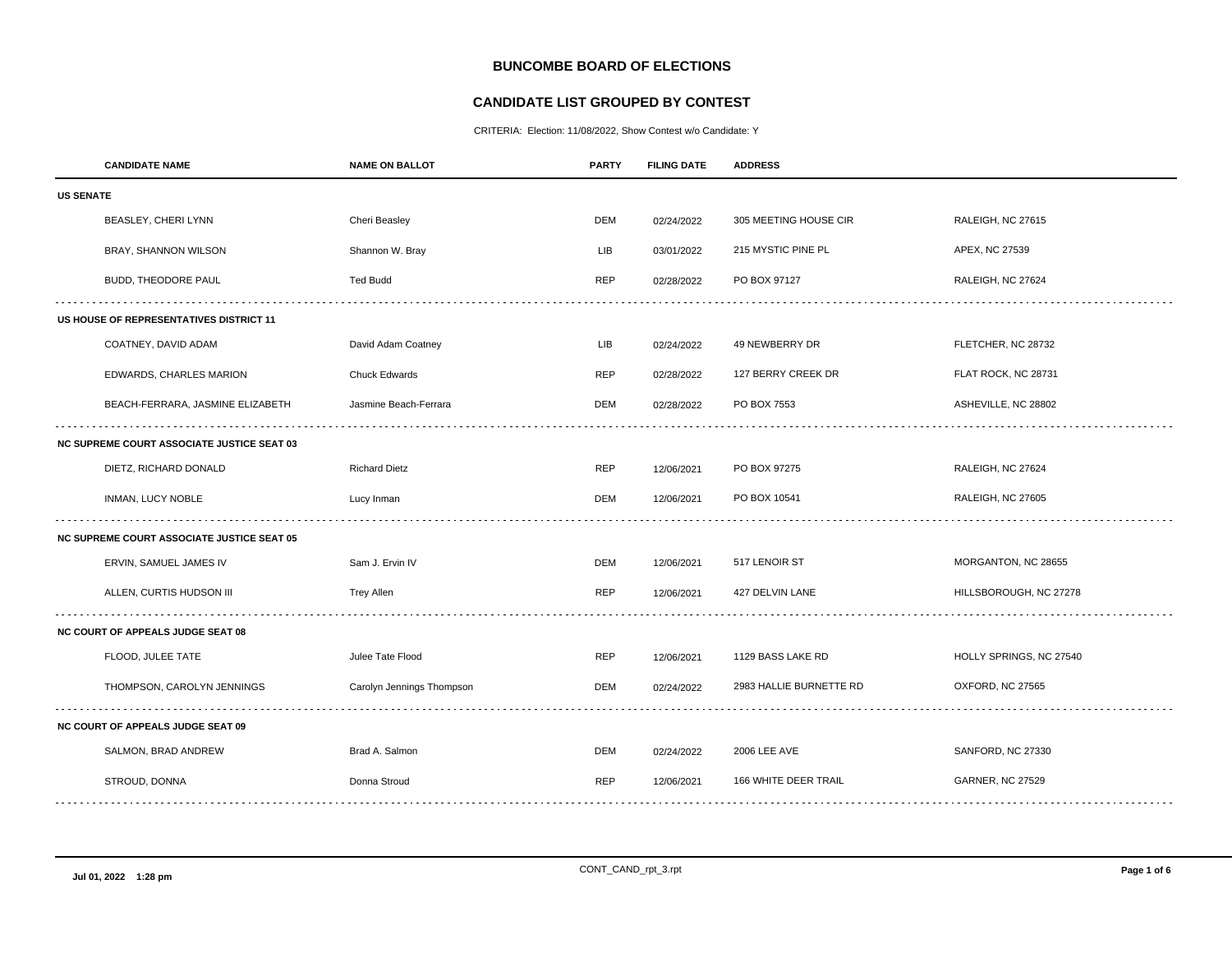|                                                 | <b>CANDIDATE NAME</b>                           | <b>NAME ON BALLOT</b>  | <b>PARTY</b> | <b>FILING DATE</b> | <b>ADDRESS</b>         |                            |
|-------------------------------------------------|-------------------------------------------------|------------------------|--------------|--------------------|------------------------|----------------------------|
| NC COURT OF APPEALS JUDGE SEAT 10               |                                                 |                        |              |                    |                        |                            |
|                                                 | TYSON, JOHN                                     | John M. Tyson          | <b>REP</b>   | 12/06/2021         | 109 HAY STREET<br>201  | FAYETTEVILLE, NC 283016107 |
|                                                 | ADAMS, GALE MURRAY                              | Gale Murray Adams      | <b>DEM</b>   | 12/06/2021         | PO BOX 9165            | FAYETTEVILLE, NC 28311     |
| NC COURT OF APPEALS JUDGE SEAT 11               |                                                 |                        |              |                    |                        |                            |
|                                                 | JACKSON, DARREN                                 | Darren Jackson         | <b>DEM</b>   | 12/06/2021         | 1525 CRICKETT ROAD     | RALEIGH, NC 27610          |
|                                                 | STADING, MICHAEL                                | Michael J. Stading     | <b>REP</b>   | 12/06/2021         | 7516 HOGANS BLUFF LANE | CHARLOTTE, NC 28227        |
|                                                 | <b>NC STATE SENATE DISTRICT 46</b>              |                        |              |                    |                        |                            |
|                                                 | DANIEL, WARREN TODD                             | <b>Warren Daniel</b>   | <b>REP</b>   | 12/07/2021         | PO BOX 1854            | MORGANTON, NC 28680        |
|                                                 | MARTIN, BILLY STEPHEN                           | <b>Billy Martin</b>    | <b>DEM</b>   | 03/02/2022         | 350 HOLLY HILL DR      | <b>MARION, NC 28752</b>    |
| <b>NC STATE SENATE DISTRICT 49</b>              |                                                 |                        |              |                    |                        |                            |
|                                                 | MAYFIELD, JULIE VIRGINIA                        | Julie Mayfield         | <b>DEM</b>   | 03/01/2022         | PO BOX 17883           | ASHEVILLE, NC 28816        |
|                                                 | ANDERSON, JOHN LEE                              | John Anderson          | <b>REP</b>   | 03/03/2022         | PO BOX 1938            | CANDLER, NC 28715          |
|                                                 | <b>NC HOUSE OF REPRESENTATIVES DISTRICT 114</b> |                        |              |                    |                        |                            |
|                                                 | PITTILLO, EVERETT DANIEL                        | Everett D. Pittillo    | <b>REP</b>   | 02/25/2022         | 25 VIRGIL LANE         | BLACK MOUNTAIN, NC 28711   |
|                                                 | AGER, JOHN ERICSSON                             | J. Eric Ager           | <b>DEM</b>   | 02/24/2022         | PO BOX 737             | FAIRVIEW, NC 28730         |
|                                                 | <b>NC HOUSE OF REPRESENTATIVES DISTRICT 115</b> |                        |              |                    |                        |                            |
|                                                 | PRATHER, LINDSEY ANNE                           | <b>Lindsey Prather</b> | <b>DEM</b>   | 02/24/2022         | PO BOX 1961            | <b>ENKA, NC 28728</b>      |
|                                                 | BHAKTA, PRATIK HARISHCHANDRA                    | Pratik Bhakta          | <b>REP</b>   | 03/02/2022         | 2006 VIBURNUM LN       | ASHEVILLE, NC 28803        |
| <b>NC HOUSE OF REPRESENTATIVES DISTRICT 116</b> |                                                 |                        |              |                    |                        |                            |
|                                                 | ROSE, MOLLIE RUBY                               | <b>Mollie Rose</b>     | <b>REP</b>   | 03/04/2022         | 44 TURTLE HILL DR      | WEAVERVILLE, NC 28787      |
|                                                 | RUDOW, CALEB ZACHARY                            | Caleb Rudow            | <b>DEM</b>   | 02/24/2022         | 38 WESTALL AVE         | ASHEVILLE, NC 28804        |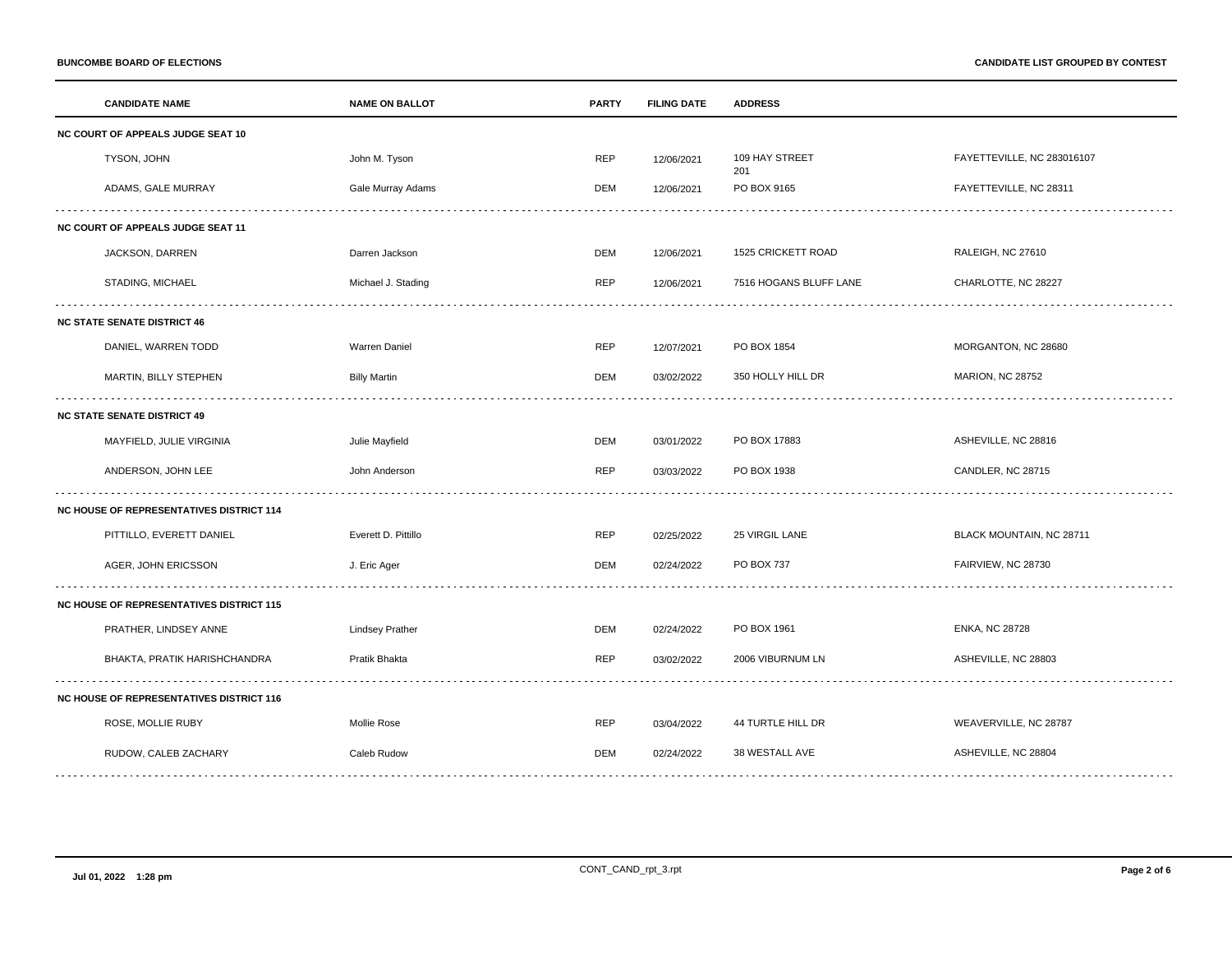| <b>CANDIDATE NAME</b>                                     | <b>NAME ON BALLOT</b>       | <b>PARTY</b> | <b>FILING DATE</b> | <b>ADDRESS</b>          |                       |
|-----------------------------------------------------------|-----------------------------|--------------|--------------------|-------------------------|-----------------------|
| <b>NC SUPERIOR COURT JUDGE DISTRICT 28 SEAT 01</b>        |                             |              |                    |                         |                       |
| <b>GRANT, JACQUELINE D</b>                                | Jacqueline Grant            | DEM          | 12/07/2021         | PO BOX 9589             | ASHEVILLE, NC 28815   |
| NC DISTRICT COURT JUDGE DISTRICT 28 SEAT 01               |                             |              |                    |                         |                       |
| SCOTT, WARD DOUGLAS                                       | Ward D. Scott               | DEM          | 12/06/2021         | 136 LAKEVIEW ACRES DR   | ASHEVILLE, NC 28806   |
| <b>NC DISTRICT COURT JUDGE DISTRICT 28 SEAT 02</b>        |                             |              |                    |                         |                       |
| KEPPLE, JULIE MATHIESSEN                                  | Julie M. Kepple             | DEM          | 12/06/2021         | 315 AZALEA RD E         | ASHEVILLE, NC 28805   |
| <b>NC DISTRICT COURT JUDGE DISTRICT 28 SEAT 03</b>        |                             |              |                    |                         |                       |
| YOUNG, PATRICIA KAUFMANN                                  | Patricia Kaufmann Young     | DEM          | 12/06/2021         | 7 BASSETT RD            | ASHEVILLE, NC 28804   |
| NC DISTRICT COURT JUDGE DISTRICT 28 SEAT 04               |                             |              |                    |                         |                       |
| DOTSON-SMITH, SUSAN MARIE                                 | Susan (Smitty) Dotson-Smith | DEM          | 12/06/2021         | PO BOX 2196             | WEAVERVILLE, NC 28787 |
| <b>NC DISTRICT COURT JUDGE DISTRICT 28 SEAT 05</b>        |                             |              |                    |                         |                       |
| CLONTZ, EDWIN DUANE                                       | Ed Clontz                   | DEM          | 12/06/2021         | 61 OLD CHURCH OF GOD RD | CANDLER, NC 28715     |
| <b>DISTRICT ATTORNEY DISTRICT 40</b>                      |                             |              |                    |                         |                       |
| WILLIAMS, TODD MCKINNON                                   | <b>Todd Williams</b>        | DEM          | 02/25/2022         | 10 MAYFIELD RD          | ASHEVILLE, NC 28804   |
| BUNCOMBE COUNTY BOARD OF COMMISSIONERS DISTRICT 01        |                             |              |                    |                         |                       |
| PENLAND, ANTHONY JEROME                                   | Anthony Penland             | REP          | 02/25/2022         | 23 SUNSET DRIVE         | SWANNANOA, NC 28778   |
| WHITESIDES, ALFRED JETER JR                               | Al Whitesides               | DEM          | 12/06/2021         | 17 W HAITH DR           | ASHEVILLE, NC 28801   |
| <b>BUNCOMBE COUNTY BOARD OF COMMISSIONERS DISTRICT 02</b> |                             |              |                    |                         |                       |
| MOORE, MARTIN EKIM                                        | <b>Martin Moore</b>         | DEM          | 03/03/2022         | 7406 DAVIS GREY DR      | ASHEVILLE, NC 28803   |
| PRESSLEY, WILLIAM ROBERT                                  | <b>Robert Pressley</b>      | <b>REP</b>   | 02/25/2022         | 115 WESLEY BRANCH RD    | ASHEVILLE, NC 28806   |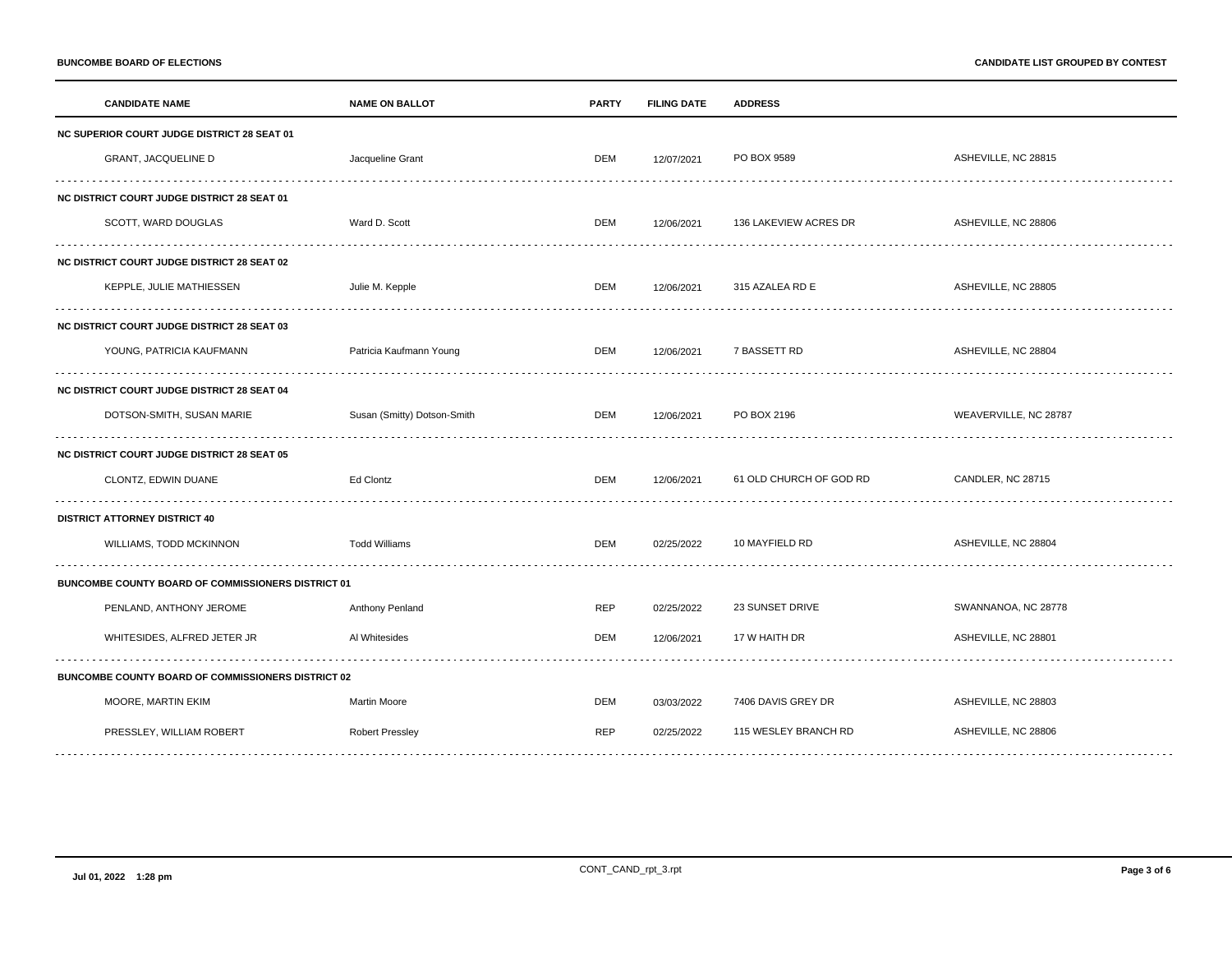|                                                           | <b>CANDIDATE NAME</b>                                      | <b>NAME ON BALLOT</b> | <b>PARTY</b> | <b>FILING DATE</b> | <b>ADDRESS</b>          |                         |
|-----------------------------------------------------------|------------------------------------------------------------|-----------------------|--------------|--------------------|-------------------------|-------------------------|
| <b>BUNCOMBE COUNTY BOARD OF COMMISSIONERS DISTRICT 03</b> |                                                            |                       |              |                    |                         |                         |
|                                                           | EDWARDS, NANCY AMANDA                                      | Amanda Edwards        | DEM          | 02/24/2022         | P.O. BOX 184            | WEAVERVILLE, NC 28787   |
|                                                           | YELTON, JAMES DONALD                                       | Don Yelton            | <b>REP</b>   | 02/24/2022         | 221 JUPITER RD          | WEAVERVILLE, NC 28787   |
| BUNCOMBE COUNTY CLERK OF SUPERIOR COURT                   |                                                            |                       |              |                    |                         |                         |
|                                                           | COGBURN, STEVEN DOUGLAS                                    | Steven Cogburn        | DEM          | 12/06/2021         | 64 PISGAH VIEW RANCH RD | CANDLER, NC 28715       |
|                                                           | <b>BUNCOMBE COUNTY SHERIFF</b>                             |                       |              |                    |                         |                         |
|                                                           | DEBRUHL, TRACEY NATHANIEL                                  | <b>Tracey DeBruhl</b> | <b>LIB</b>   | 02/24/2022         | 286 BEE RIDGE RD        | ASHEVILLE, NC 28803     |
|                                                           | MILLER, QUENTIN EDWARD                                     | Quentin Miller        | <b>DEM</b>   | 12/06/2021         | PO BOX 253              | ARDEN, NC 28704         |
|                                                           | WORLEY, ERNEST JEFFREY                                     | Jeff Worley           | <b>REP</b>   | 12/07/2021         | P.O. BOX 7642           | ASHEVILLE, NC 28802     |
| BUNCOMBE SOIL AND WATER CONSERVATION DISTRICT SUPERVISOR  |                                                            |                       |              |                    |                         |                         |
|                                                           | COLE, ANTHONY D                                            | Anthony D. Cole       |              | 06/13/2022         | 1346 NEWFOUND RD        | LEICESTER, NC 28748     |
|                                                           | DITMORE, ALAN DOUGLAS                                      | Alan Ditmore          |              | 06/21/2022         | 2340 OLD NC 20 HWY      | MARSHALL, NC 28753      |
|                                                           | NICHOLS, SARA HALEDJIAN                                    | Sara Nichols          |              | 06/13/2022         | 44 KENNEDY ROAD ANX     | WEAVERVILLE, NC 28787   |
|                                                           | ROSS, JAMES TYLER                                          | <b>Tyler Ross</b>     |              | 06/29/2022         | 422 DAY LILY DR         | LEICESTER, NC 28748     |
|                                                           | BUNCOMBE COUNTY SCHOOLS BOARD OF EDUCATION ENKA            |                       |              |                    |                         |                         |
|                                                           | LEWIS, JUDY SURRETT                                        | Judy S. Lewis         |              | 07/01/2022         | 9 DIXON TER             | CANDLER, NC 28715       |
|                                                           | POTEAT, KIMBERLY PITTS                                     | Kim Poteat            |              | 07/01/2022         | 67 DAVIS CREEK RD       | CANDLER, NC 28715       |
| BUNCOMBE COUNTY SCHOOLS BOARD OF EDUCATION ERWIN          |                                                            |                       |              |                    |                         |                         |
|                                                           | PARKS, KENNETH GREG                                        | Greg Parks            |              | 07/01/2022         | PO BOX 458              | ALEXANDER, NC 287010458 |
|                                                           | PLEMMONS, KIMBERLY G                                       | Kim Plemmons          |              | 07/01/2022         | 347 CLAYTON AVENUE      | ASHEVILLE, NC 28806     |
|                                                           | <b>BUNCOMBE COUNTY SCHOOLS BOARD OF EDUCATION REYNOLDS</b> |                       |              |                    |                         |                         |
|                                                           | RATLIFF, SARA DISHER                                       | Sara Disher Ratliff   |              | 07/01/2022         | PO BOX 524              | FAIRVIEW, NC 28730      |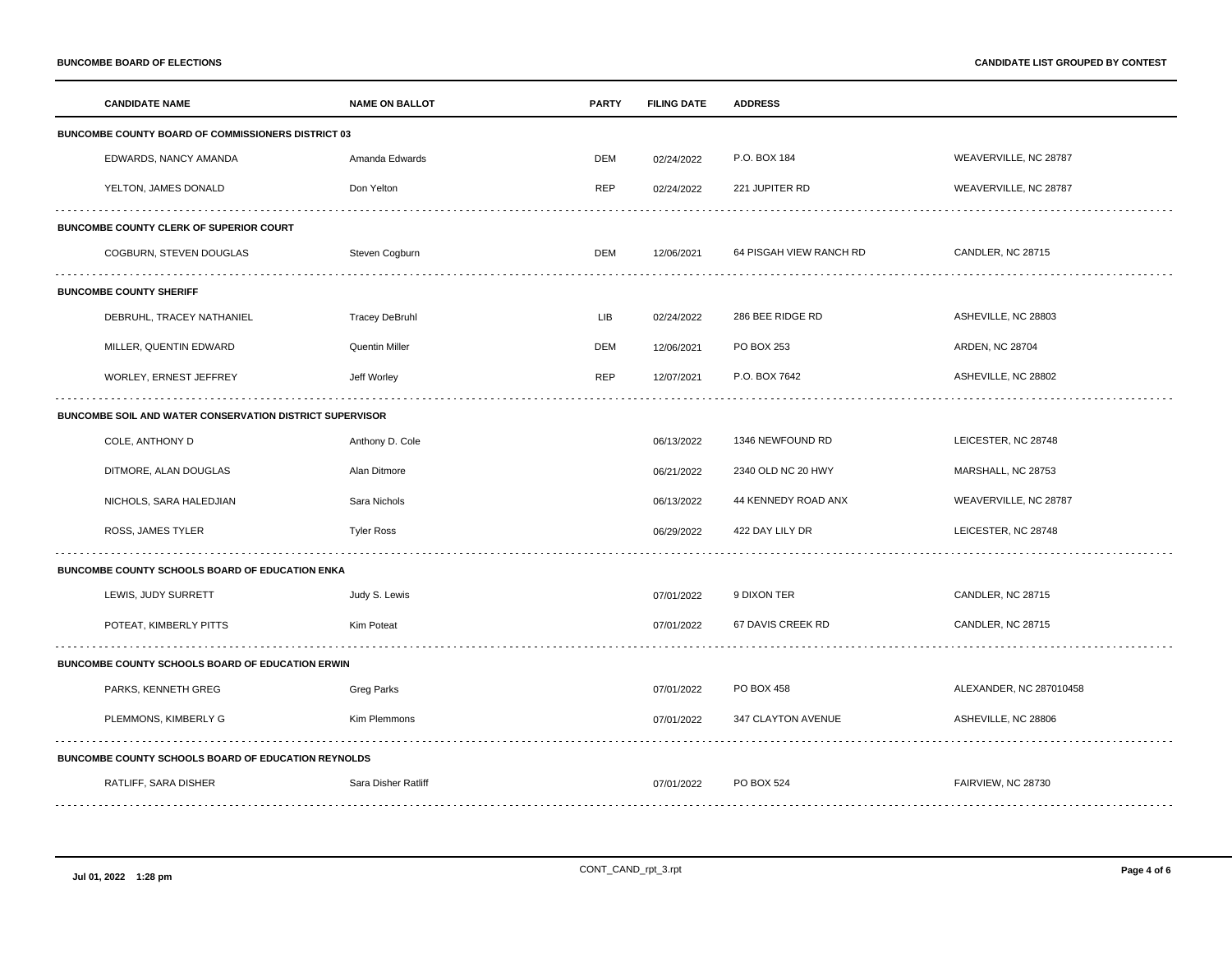|                                           | <b>CANDIDATE NAME</b>           | <b>NAME ON BALLOT</b>     | <b>PARTY</b> | <b>FILING DATE</b> | <b>ADDRESS</b>                 |                     |
|-------------------------------------------|---------------------------------|---------------------------|--------------|--------------------|--------------------------------|---------------------|
|                                           | <b>CITY OF ASHEVILLE MAYOR</b>  |                           |              |                    |                                |                     |
|                                           | MANHEIMER, ESTHER ELIZABETH     | <b>Esther Manheimer</b>   |              | 12/08/2021         | 535 COLLEGE ST                 | ASHEVILLE, NC 28801 |
|                                           | RONEY, KIMBERLY ANN             | Kim Roney                 |              | 03/03/2022         | 30 WESTGATE PARKWAY NUMBER 341 | ASHEVILLE, NC 28806 |
| CITY OF ASHEVILLE CITY COUNCIL            |                                 |                           |              |                    |                                |                     |
|                                           | BERTHIAUME, MARGARET ULLMAN     | Maggie Ullman Berthiaume  |              | 12/06/2021         | 260 HILLSIDE ST                | ASHEVILLE, NC 28801 |
|                                           | FLETCHER, ANDREW JOSEPH         | Andrew Fletcher           |              | 03/03/2022         | PO BOX 984                     | ASHEVILLE, NC 28802 |
|                                           | MOSLEY, SYBRENNAH ANTANETTE     | Antanette Mosley          |              | 03/03/2022         | P.O. BOX 2592                  | ASHEVILLE, NC 28802 |
|                                           | SCOTT, ALLISON LEIGH            | <b>Allison Scott</b>      |              | 12/06/2021         | P.O. BOX 151                   | ASHEVILLE, NC 28802 |
|                                           | SMITH, SHENEIKA ELAINE          | Sheneika E. Smith         |              | 03/02/2022         | <b>83 EASTVIEW AVE</b>         | ASHEVILLE, NC 28803 |
|                                           | TOVISH, NINA                    | Nina Tovish               |              | 03/01/2022         | 701 BROOKSHIRE ST              | ASHEVILLE, NC 28803 |
| ASHEVILLE CITY SCHOOLS BOARD OF EDUCATION |                                 |                           |              |                    |                                |                     |
|                                           | ENGLISH-KELLY, BROOKE ELIZABETH | Liza English-Kelly        |              | 12/08/2021         | 26 MARTIN AVE                  | ASHEVILLE, NC 28806 |
|                                           | MASSACHI, MIRI                  | Miri Massachi             |              | 12/08/2021         | 431 KENILWORTH RD              | ASHEVILLE, NC 28805 |
|                                           | RAY, AMY                        | Amy Ray                   |              | 03/04/2022         | 214 MONTFORD AVE               | ASHEVILLE, NC 28801 |
|                                           | STRIMER, REBECCA LEIGH          | Rebecca Strimer           |              | 02/24/2022         | 51 HOUSTON ST                  | ASHEVILLE, NC 28801 |
|                                           | THORNBURG, SARAH O'NEILL        | Sarah Thornburg           |              | 03/04/2022         | 216 ROBINHOOD RD               | ASHEVILLE, NC 28804 |
|                                           | WARREN, JESSE                   | Jesse J. Warren           |              | 03/04/2022         | 7 CELIA PL 1                   | ASHEVILLE, NC 28801 |
|                                           | YOUNG, WILLIAM HENRY JR         | William (Bill) Young, Jr. |              | 03/04/2022         | 18 MARTIN LUTHER KING JR DR    | ASHEVILLE, NC 28801 |
|                                           | ACEBO, JOSE IV                  | Pepi Acebo                |              | 12/06/2021         | 119 RICHMOND AVE               | ASHEVILLE, NC 28806 |
|                                           |                                 |                           |              |                    |                                |                     |

### **TOWN OF BLACK MOUNTAIN MAYOR**